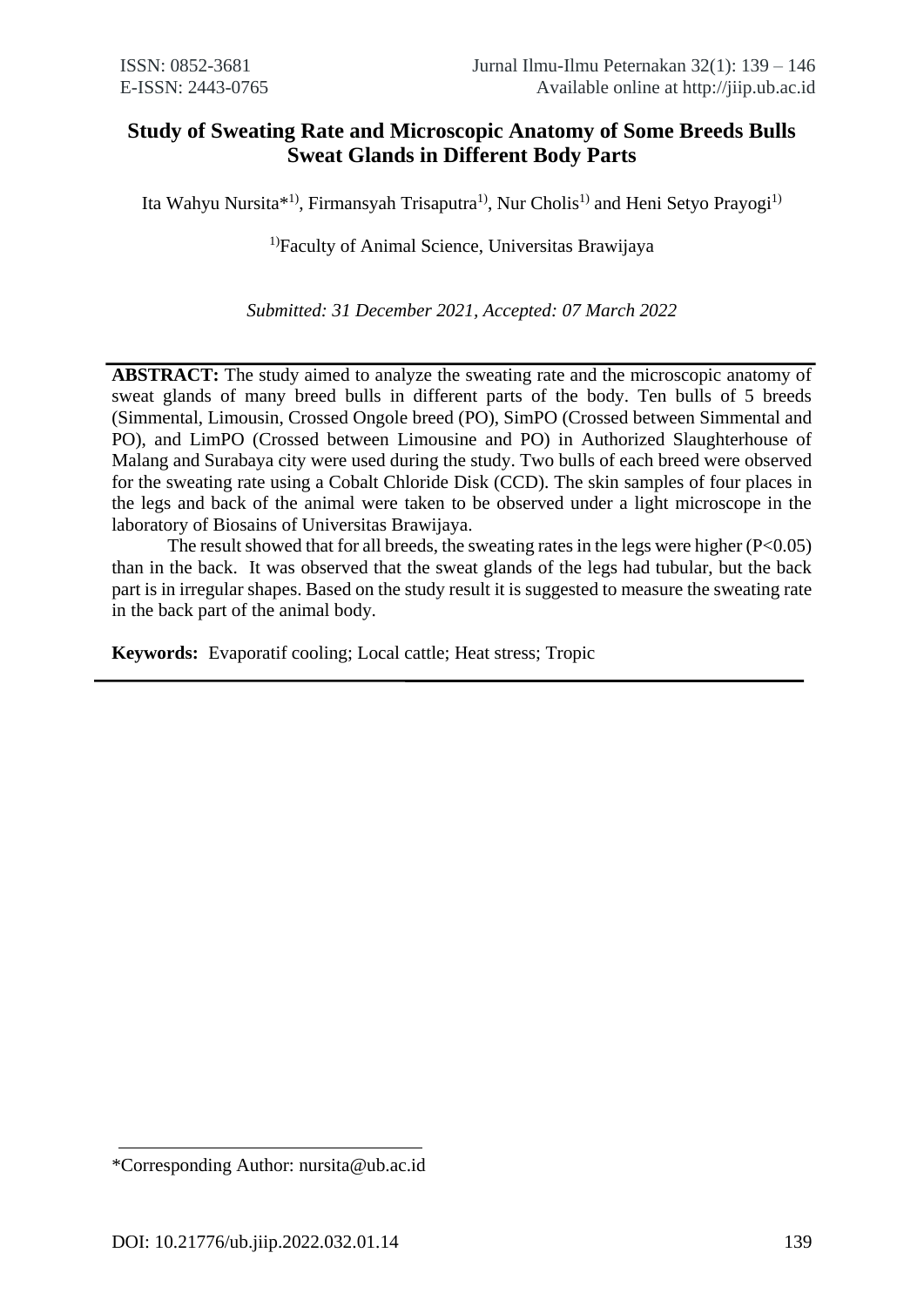## **INTRODUCTION**

The existence of various breeds of beef cattle in Indonesia is a reality with the tendency to increase the domination of *Bos taurus* (Limousin and Simmental) over *Bos indicus* (Crossbred Ongole/ *Peranakan Ongole /*PO). On small farms, there has been continuing crossbreeding between *Bos indicus* and *Bos taurus* because of higher birth weight and faster growth calves, also higher selling price compared, for example, to pure PO cattle. Uncontrolled crosses will threaten the loss of germplasm of local beef cattle that are already adaptive to Indonesia's tropical environment. Today, it is difficult to find local livestock such as PO in the animal market or slaughterhouse. The most are Limousin and Simmental or the results of their crosses with PO. PO is found to be more resistant to high ambient temperatures, low feed quality, and parasites.

One of the factors for livestock productivity is the adaptability of livestock to its thermal environment. In tropical climates, livestock receives additional heat load from the environment in addition to the heat production due to the metabolism of the feed consumed. The ability to dissipate heat evaporatively through sweating is a determinant of the adaptability of livestock in tropical environments. Livestock in the tropics is also exposed to high humidity so it will be difficult for livestock to release their body heat into the environment. Some research on the ability of thermal environmental adaptation in bulls by measuring the sweating rate and microscopic observation of the anatomical sweat glands have been carried out. However, some of the studies were carried out on the front and the back legs of the animal. Based on the literature study it is known that the best sweating rate measurement is carried out on the back part. The study to compare the sweating rate in different parts of the body in bulls is still limited.

Based on the description above, this study is conducted to compare the sweating rate and microscopic anatomy of the sweat gland in the legs and the back part of several cattle breeds, including PO, Limousin, Simmental, SimPO cross, and LimPO cross.

#### **MATERIALS AND METHODS**

The research was conducted at Slaughterhouse in Malang (for all breeds) and Slaughterhouse in Surabaya (only for PO). The animals were 2-3 years old (check the animal teeth). Microscopic analysis of sweat gland observations was carried out at the Biosciences Laboratory of Universitas Brawijaya. The method used in this research was a case study. Observed variables were sweating rate and sweat gland volume.

The tools used during the study were:

- Stopwatch: to count the time needed to change the paper color from blue to pink.
- 10% Cobalt Chloride Disc (CCD) solution: for making CCDs.
- Object glass: for placing the CCD before affixing it to the animal.
- Perforator: for making round shapes on Whatman paper no. 1.
- Oven: To heat the CCD.
- Razor (hair razor): Tool for shaving the hair on the skin that will be placed CCD.
- Whatman paper: CCD making material.
- Clear tape: *Whatmann* paper adhesive tool on glass objects and cowhide.
- Aluminium foil: for wrapping the CCD when paving.
- Skin Puncher: A tool for taking skin samples.
- Film pot: As a sample storage tool.
- Formaldehyde 10%: as a preservative for skin samples.
- Hematoxylin Eosin: as a color indicator.
- Paraffin: as a cover for histological preparations.

How to Make Cobalt Chloride Disc (CCD) as follows (Aengwanich, 2011):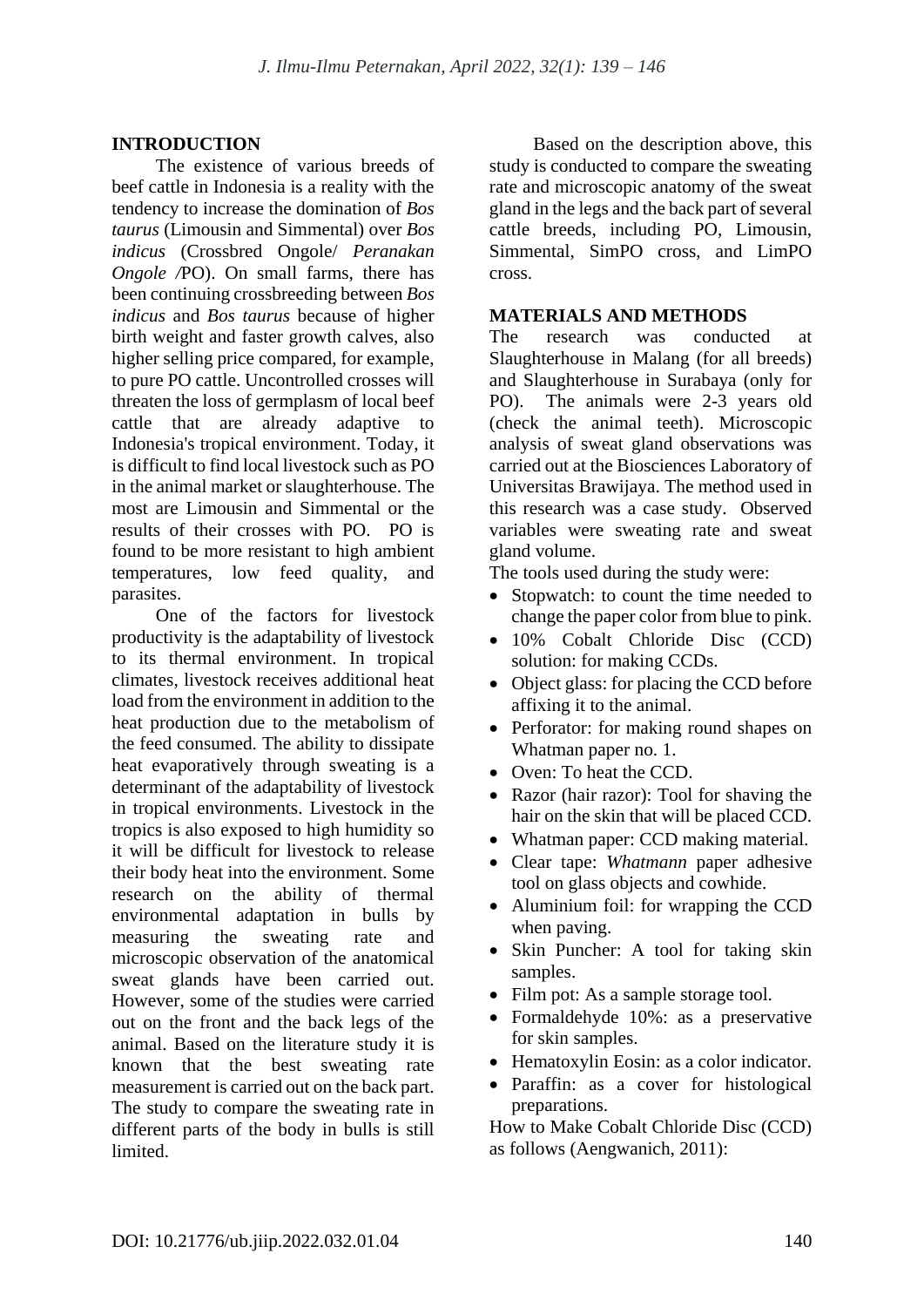- Prepared CCD Making Equipment and Materials (Whatmann paper no.1, Cobalt Chloride 10%, oven, object-glass, masking tape, perforator, aluminum foil, Petri dishes)
- Dipped 5 sheets of Whatmann paper in 10% Cobalt chloride solution in a petri dish for 2 minutes
- Dry at room temperature  $(27^{\circ}C)$  for 2 hours
- Dry in an oven at  $80^{\circ}$ C for 2 hours
- Make a circle using a perforator
- Place 3 circles in the object-glass with a distance of 5 mm - 10 mm
- Covered with tape
- Wrapped in aluminum foil and heated in the oven before using it on livestock

Sweating rate data collection is carried out at 12:00-13:00 WIB. Following is the sweating rate data retrieval procedure:

- Prepared CCD that has been made and has been heated before
- Shaved cattle hair on the thighs and back of the cow covering an area of 5 x 3 cm
- Affix the CCD on the shaved skin
- Observe the color change and note the length of time it changes from blue to pink
- Calculated sweating rate using the formula (Schleger and Turner, 1965):
- SR (g / m<sup>2</sup> / hour) =  $3.84 \times 10^{4}$  / s

s: the time (seconds) it takes to change the CCD from blue to pink.

The stages of taking fresh skin samples at Authorized Slaughterhouse were as follows (Aengwanich, 2011):

• Prepared tools and materials (20 ml film pot, 10% formalin, skin puncher)

- Take skin samples with a size of 1x1 cm using a puncher as much as 1 piece for each leg and 4 pieces on the back
- Put in a film pot filled with  $10\%$ formaldehyde as much as 5 ml and give a label
- -Let stand for 3 weeks (21 days) counted since entering the pot film
- Sent specimens to the Bioscience laboratory after 3 weeks
- Attached paraffin to the skin sample crosswise and longitudinally, then sliced thinly using a 6 um microtome
- Dropped with Hematoxylin-eosin
- Observed under a microscope with a magnification of 100x crosswise and averaged the number of glands per box cm.

Four measurements were taken under a microscope with a 10x magnifying glass, taken at each gland, one length (L), and three widths at three positions along with the sweat gland. The mean of the three width measurements is taken as the gland diameter (D).

The ratio of the length/diameter of the sweat glands  $(L / D)$  is used to determine the shape of the sweat glands. The sweat gland volume is calculated by the equation: Sweat gland volume ( $\mu$ m<sup>3</sup> x 10-6) =  $\pi$  (D /  $2)$   $2$  L 10-6, where D is the diameter and L is the length of the sweat glands (Jian *et al*., 2014).

#### **Data analysis**

The sweating rate data obtained were analyzed using the unpaired t-test (t-test) as follows (Raditya, 2013):

### $t = (\bar{x}_1 - \bar{x}_2) / \sqrt{((s_1^2) / (n_1) + (s_2^2) / (n_2)}$ , where  $df = (n_1 + n_2) - k$

 $\bar{x}_1$ : Average time in feet

- $\bar{x}_2$ : Average time on the back
- n<sub>1</sub>: The amount of time data in the leg

n<sup>2</sup>: The amount of time data on the back

- $s<sub>1</sub><sup>2</sup>$ : Variation of time on the leg
- s<sup>2</sup>: Variety of time on the back

df: Degree of Freedom or degrees of freedom

k: The number of variables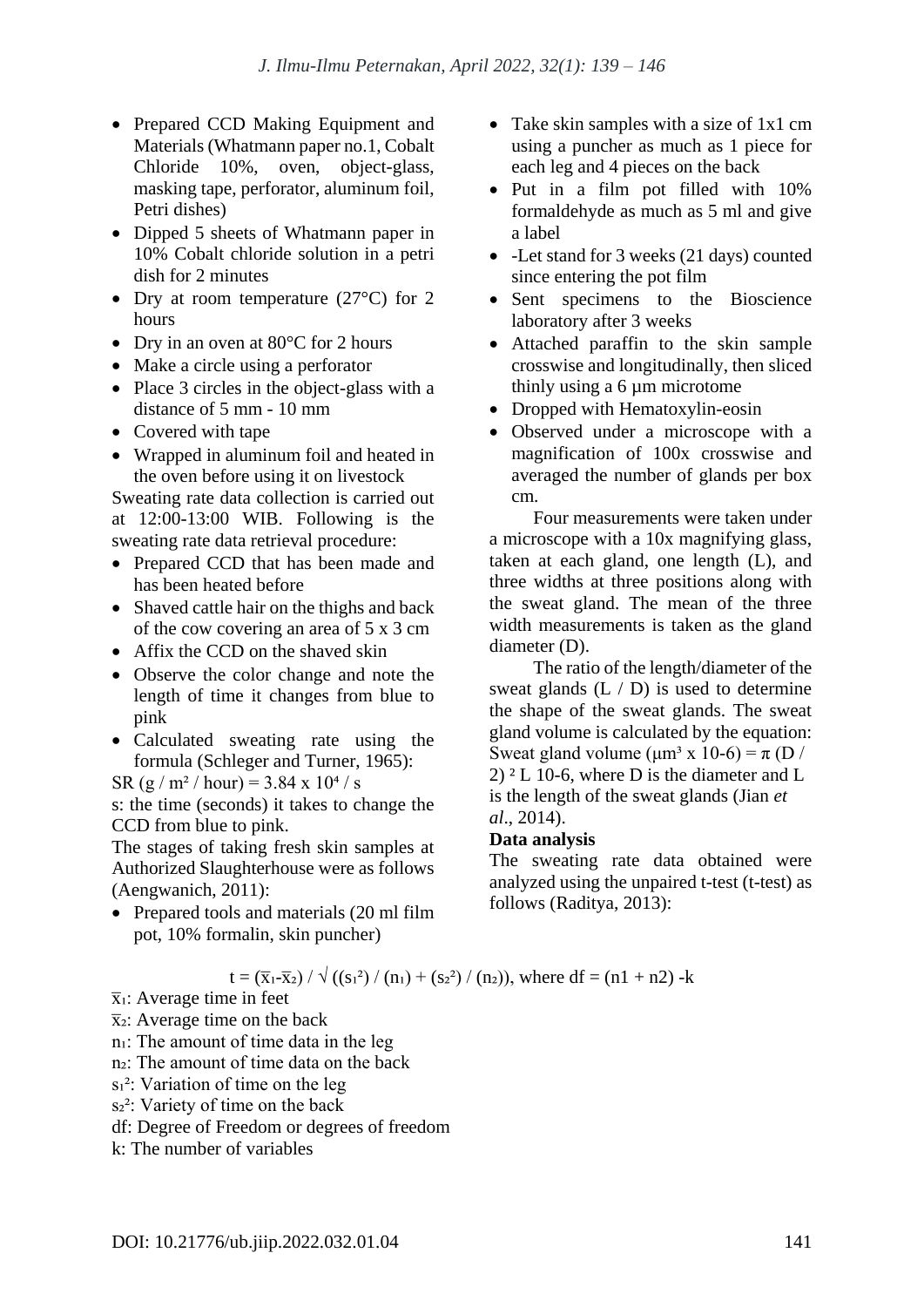The Sweat gland volume data obtained were analyzed descriptively and statistically using the unpaired t-test.

## **RESULT AND DISCUSSION**

Up to the  $5<sup>th</sup>$  month of observation, only 1 (one) PO bull was found to be slaughtered. Another PO bull was found at

RPH Surabaya after several observations. This situation shows the decreasing population of this native Indonesian local cattle. The livestock owners whose animals are to be slaughtered do not always allow it because they are worried about the given treatment will have a negative effect on their animals.

**Table 1.** Sweating Rate (SR) (g / m2 / hour) in feet and back of PO, Limousine, Simmental, SimPO, and LimPO bulls.

| <b>Breed</b> | Leg               | Back              | <b>Statistical Test Result</b> |  |
|--------------|-------------------|-------------------|--------------------------------|--|
| PO.          | $368.7 \pm 23.06$ | $340.1 \pm 15.89$ | P < 0.05                       |  |
| Limousine    | $333.4 \pm 40.29$ | $277.5 \pm 53.47$ | P < 0.05                       |  |
| Simmental    | $274.3 \pm 17.67$ | $250.7 \pm 23.42$ | P < 0.05                       |  |
| LimPO        | $371.6 \pm 51.41$ | $312.9 \pm 40.98$ | P < 0.05                       |  |
| SimPO        | $395.5 \pm 30.92$ | $338.6 \pm 55.82$ | P < 0.05                       |  |

### **Sweating Rate of different breeds of cows on different body parts.**

From Table 1, can be seen that PO (*Bos indicus*) cattle and their crosses have a higher (P<0.05) sweating rate than Limousine and Simmental (*Bos taurus*). Simmental cattle have the lowest average sweating rate of  $250.7 \pm 23.42$  (g/m2/hour) on their back.

The highest average sweating rate was found in PO cattle. In the tropics, removing heat from the body by sweating (evaporation) is the main route of heat release from the body of livestock. Sweating is an effective way of dealing with environmental heat stress, especially in tropical areas like Indonesia. The results of this study corroborate the opinion that the measurement of sweating rate in the legs should be avoided because it will be influenced by the activity of the limb. A representative measurement of sweating rate is in the dorsal region.

The effort of crossing *Bos taurus* cattle from temperate regions with thermotolerant PO (*Bos indicus*) cattle can help these cattle adapt to environmental conditions in the tropics. However, it is still necessary to save the genetic source of this PO heat-resistant cow so that the population does not continue to decline or even become extinct.

This can be indicated by the increasing difficulty of finding PO cattle in the field, especially in East Java, which is well known as the warehouse for Indonesian cattle.

#### **Microscopic Anatomy of the Sweat Glands of several breeds of cattle on different parts of the body.**

Microscopic observations show that the shape of the sweat glands found on the legs and back is different. Observations on Limousine cattle show that the shape of the sweat glands on the back is elongated like a tube (tubular), while the legs are irregular, not long or round.

This is consistent with the statement of Hernandez *et al.* (2011) which states that a marked difference in the shape of the sweat glands was observed in that normal haired animals were found to have long, thin sweat glands with walls containing several cells and tubular or tubular shaped. In contrast, downy animals were found to have medium-sized glands with a wider lumen and thick walls containing many cells and a slightly baggy shape.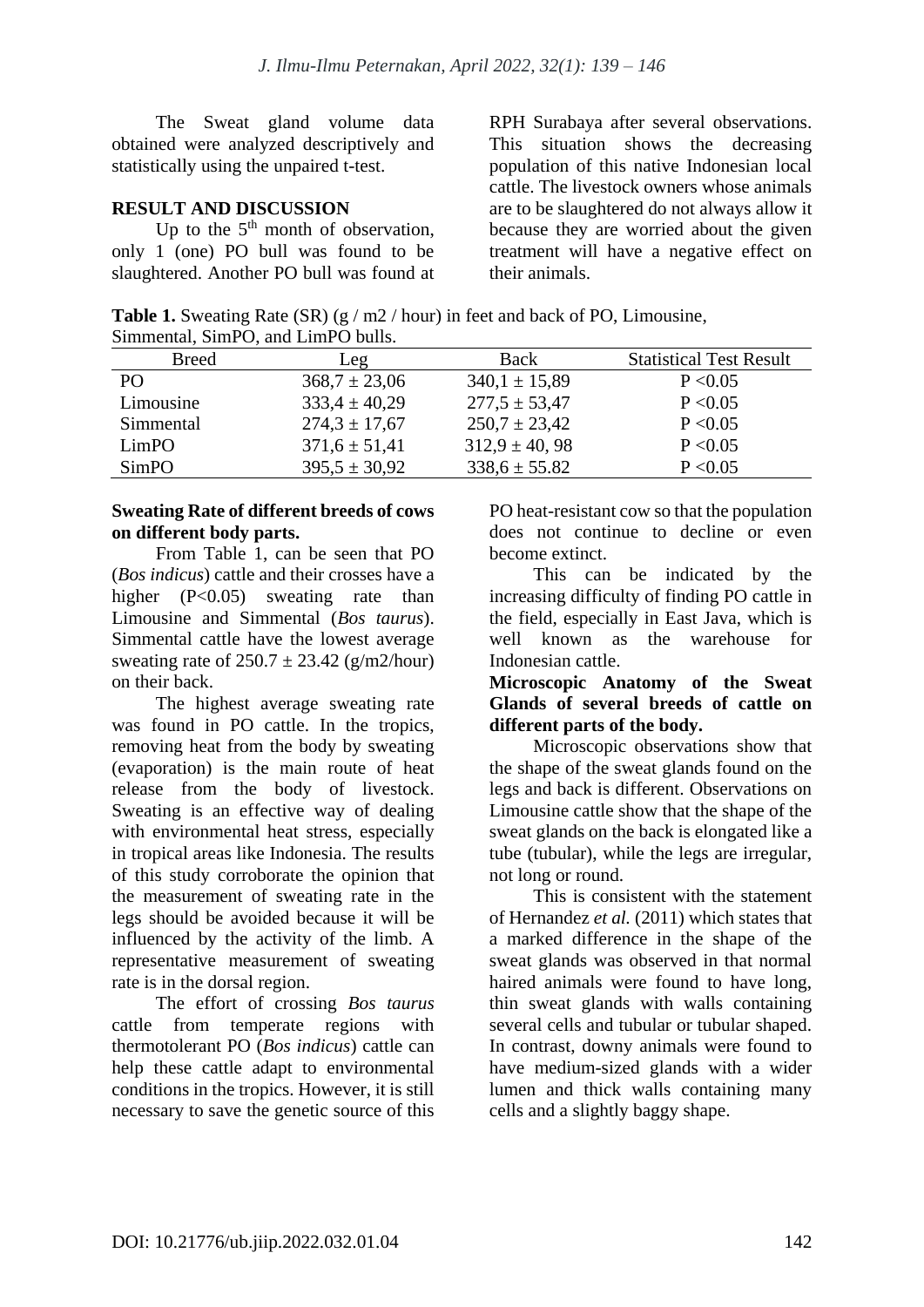| $\mathcal{L}$ minichial, $\mathcal{L}$ min $\cup$ , and $\mathcal{L}$ min $\cup$ buns. |                      |                        |                   |  |
|----------------------------------------------------------------------------------------|----------------------|------------------------|-------------------|--|
| <b>Breed</b>                                                                           | Legs                 | <b>Back</b>            | <b>Statistics</b> |  |
| PO <sub>1</sub>                                                                        | $3628.0 \pm 1879.63$ | $3403.3 \pm 1256.14$   | P < 0.05          |  |
| Limousine                                                                              | $4468,0 \pm 2801,46$ | $3519.6 \pm 1961.47$   | P > 0.05          |  |
| Simmental                                                                              | $3628.0 \pm 1879.63$ | $3403.3 \pm 1256.14$   | P > 0.05          |  |
| LimPO                                                                                  | $4320,7 \pm 4118,70$ | $5604, 6 \pm 2765, 55$ | P > 0.05          |  |
| SimPO                                                                                  | $3810.3 \pm 1868.15$ | $3520.3 \pm 1404.02$   | P > 0.05          |  |
|                                                                                        |                      |                        |                   |  |

**Table 2.** The volume of sweat glands ( $\mu$ m<sup>3</sup>x10<sup> $\sim$  6</sup>) on the legs and back of PO, Limousine, Simmental, SimPO, and LimPO bulls.



**Figure 1.** Anatomy of a cow's sweat gland PO bulls







**Figure 3.** Anatomy of a cow's sweat gland Simmental bulls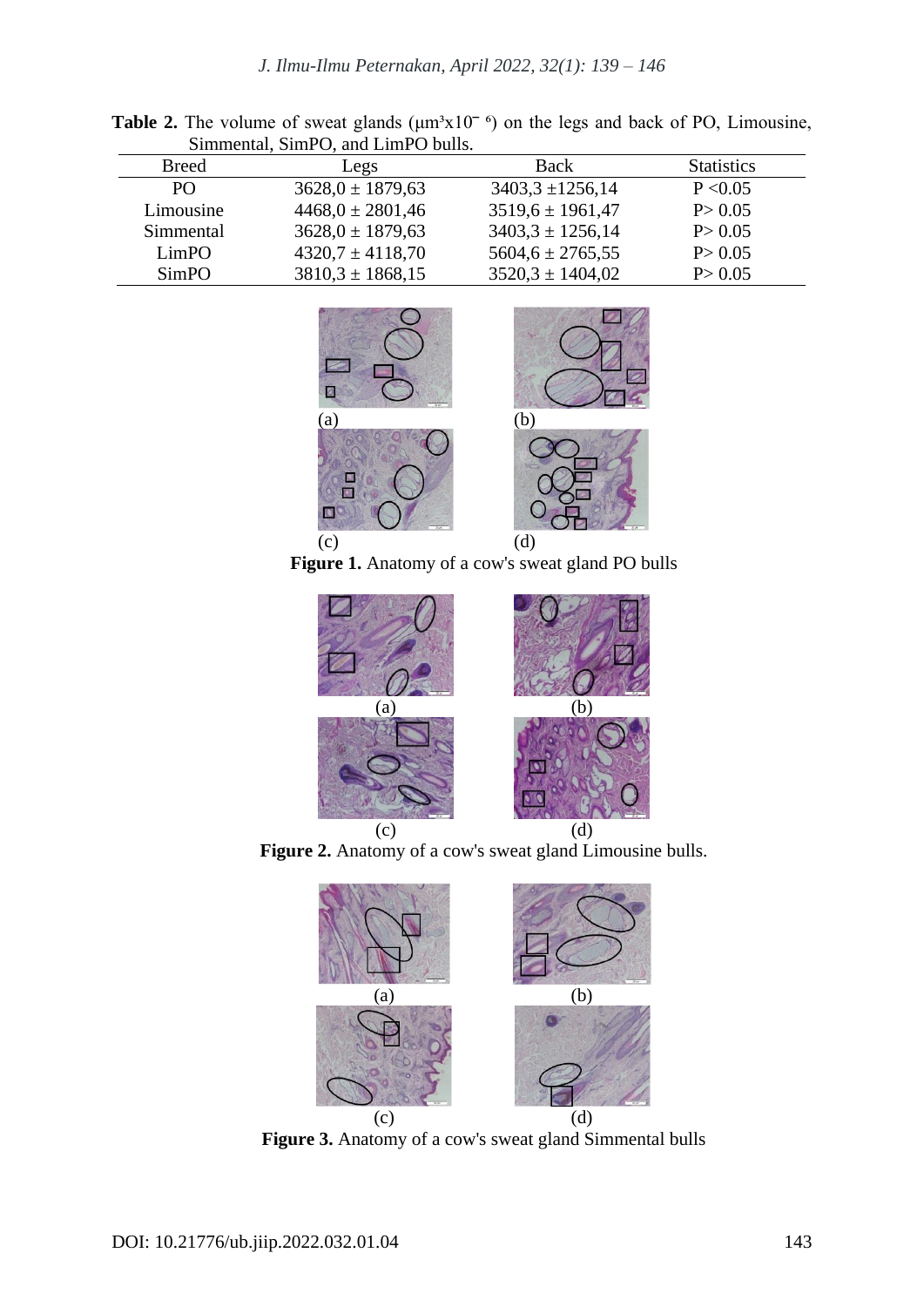





**Figure 5.** Anatomy of a cow's sweat gland SimPO Note: (a)  $\&$  (b) Back; (c)  $\&$  (d) Legs **□**: Hair follicle, **○**: Sweat gland

Measurement of sweat gland volume in different breeds of cattle gives different statistical test results. However, it can be said that in general there is a tendency that the volume of the sweat glands on the legs to be greater than that on the back. The average volume of sweat glands on the legs and back of several cow breeds that were observed can be seen in Table 2.

Mostly, the sweat glands on the legs and back of cattle in this study showed the same volume. The rate of sweating on the legs is higher than that of the back. This can be explained that the feet are active limbs. Even though the cattle during the observation are in a relatively narrow pen area and in limited conditions for movement (the cattle are tied), the legs are moved relatively more than the back, for example, the cattle are standing up from a lying position or rotating their body, all movements of the cattle will be using both the front and back legs to support the body and allow the movement to be done.

#### **CONCLUSIONS**

Based on the results of this study, it can be concluded that the sweating rate of the legs is higher than that of the back. The recommended measurement of sweating speed is on the back. Ongole crossbred cattle (*Bos indicus*) have the highest sweating speed while the lowest is Simmental (*Bos taurus*).

The volume of the sweat glands in the legs tends to be greater than that of the back. There is no difference in the volume of the sweat glands in the legs and back. The shape sweat glands on the back have a sweat gland that extends like a tube (tubular), while the legs have an irregular shape.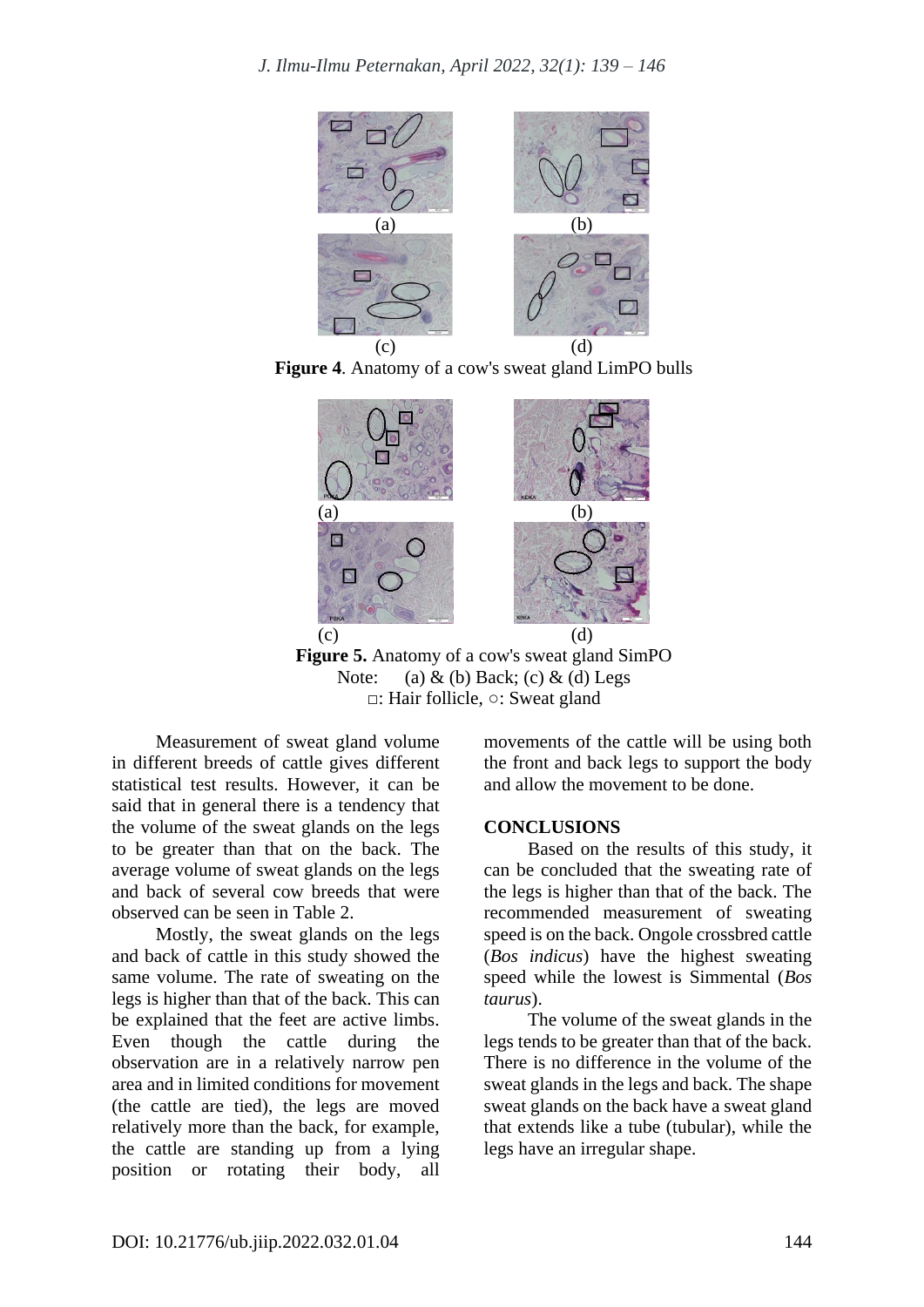## **REFERENCES**

- Adhianto, K., Siswanto, & Kesuma, C. N. (2015). Pengaruh frekuensi penyiraman air menggunakan sprinkler terhadap respon fisiologis dan pertumbuhan sapi peranakan simmental. *Buletin Peternakan*, *39*(2), 109. https://doi.org/10.21059/buletin peternak.v39i2.6715
- Murda, A. T. (2013). Penentuan tren arah pergerakan harga saham dengan menggunakan moving average convergence divergence (Studi Kasus Harga Saham pada 6 Anggota LQ 45). *Perspektif Pelajar Terhadap Kurikulum Sejarah Peringkat Menengah Di Malaysia*, *2*(4), 249–258.
- Aengwanich, W., Kongbuntad, W., & Boonsorn, T. (2011). Effects of shade on physiological changes, oxidative stress, and total antioxidant power in Thai Brahman cattle. *International Journal of Biometeorology*, *55*(5), 741–748. https://doi.org/10.1007/s0 0484-010-0389-y
- Astuti, A., Erwanto, & Santosa, P. E. (2015). Pengaruh cara pemberian konsentrathijauan terhadap respon fisiologis dan performa sapi peranakan simmental. *Jurnal Ilmiah Peternakan Terpadu*, *3*(4), 201–207.
- Beatty, D. T., Barnes, A., Taylor, E., Pethick, D., McCarthy, M., & Maloney, S. K. (2006). Physiological responses of Bos taurus and Bos indicus cattle to prolonged, continuous heat and humidity1. *Journal of Animal Science*, *84*(4), 972–985. https://doi.org/10.2527/20 06.844972x
- Bertipaglia, E. C. A., da Silva, R. G., Cardoso, V., & Fries, L. A. (2007). Hair coat characteristics and sweating rate of Braford cows in Brazil. *Livestock Science*, *112*(1–2), 99–108. https://doi.org/10.1016/j.livsci.2007.0 1.159
- Das, P., Ranjan, R., & Paul, S. (2014). A comparative histological study on the sweat gland of cattle (B. Indicus) and yak (P. Poephagus). *Exploratory*

*Animal and Medical Research*, *4*(2), 183–187.

- de Paula Xavier de Andrade, R., de Andrade Ferreira, M., de Azevedo, M., da Silva, E. C., Urbano, S. A., da Conceição, M. G., & de Lima Silva, J. (2017). Feed handling of lactating crossbred cows maintained in a semiarid region during the hot season: physiological parameters, ingestive behavior and performance. *Animal Science Journal*, *88*(1), 166–172. https://doi.org/10.1111/asj.12618
- Fikar, S., & Ruhyadi, D. (2010). *Beternak dan Bisnis Sapi Potong*. AgroMedia Pustaka.
- Jian, W., Duangjinda, M., Vajrabukka, C., & Katawatin, S. (2014). Differences of skin morphology in Bos indicus, Bos taurus, and their crossbreds. *International Journal of Biometeorology*, *58*(6), 1087– 1094. https://doi.org/10.1007/s00484- 013-0700-9
- Kalangi, S. J. R. (2014). Histofisiologi kulit. *Jurnal Biomedik (JBM)*, *5*(3), 12–20. https://doi.org/10.35790/jbm.5.3.2013 .4344
- Muada, D. B., Paputungan, U., Hendrik, M. J., & Turangan, S. H. (2017). Karakteristik semen segar sapi bangsa limousin dan simmental di balai inseminasi buatan lembang. *ZOOTEC*, *37*(2), 360. https://doi.org/ 10.35792/zot.37.2.2017.16156
- Nascimento, M. R. B. de M., Dias, E. A., Santos, T. R. dos, Ayres, G. F., Nascimento, C. C. N., & Beletti, M. E. (2015). Effects of age on histological parameters of the sweat glands of Nellore cattle. *Revista Ceres*, *62*(2), 129–132. https://doi.org/10.1590/003 4-737X201562020001
- Ridwan, M. H., Arifin, M., & Purbowati, E. (2019). Karakteristik karkas sapi peranakan simmental jantan di rumah potong hewan kota semarang. *Jurnal Pengembangan Penyuluhan Pertanian*, *14*(25), 33–44. https:// doi.org/10.36626/jppp.v14i25.49
- Rohankar, R. U., Waghaye, Y., Kapadnis, P. J., Thakur, P. N., & Kapadnis, P. J.